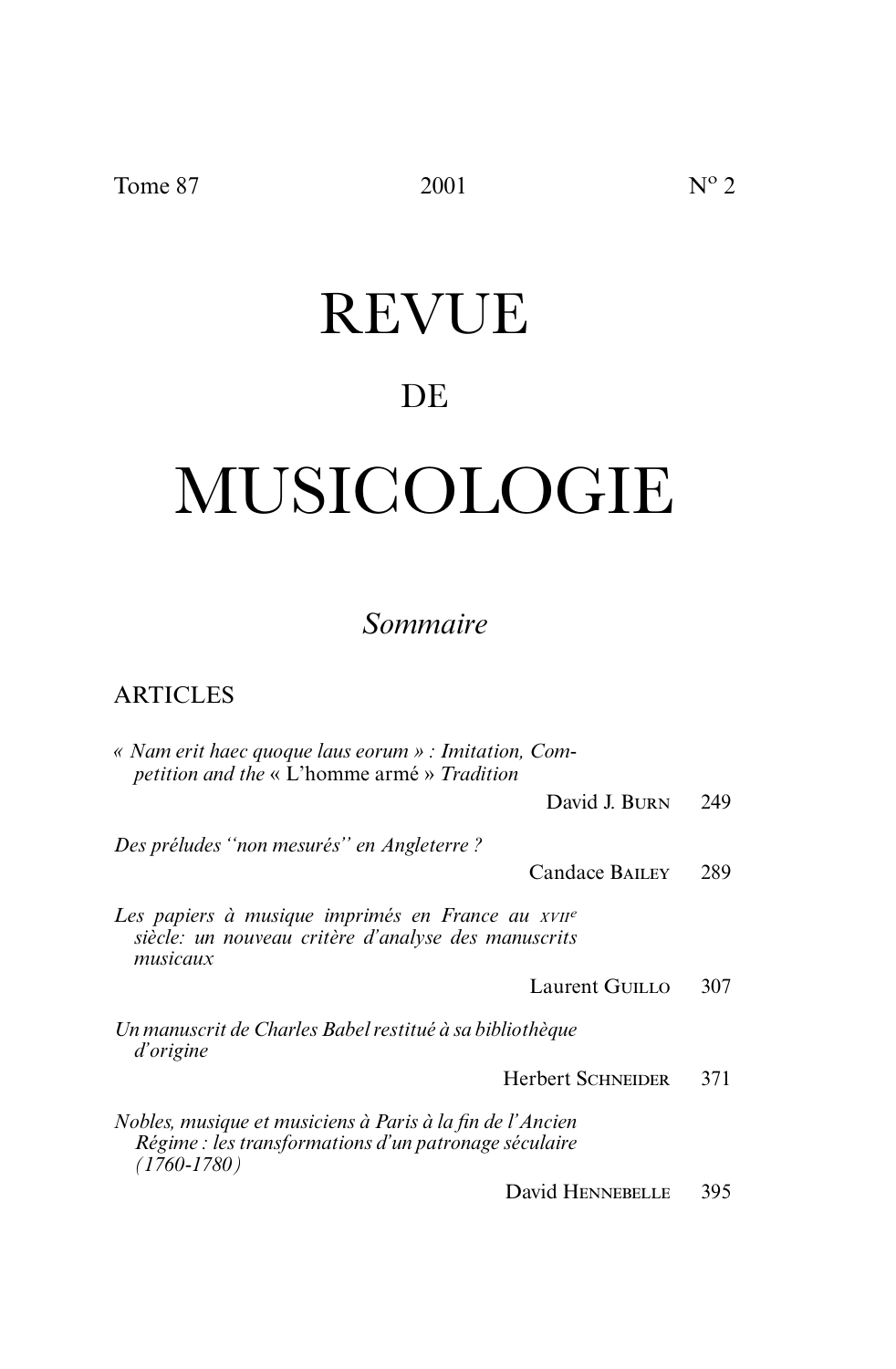Werther *de Jules Massenet: un « drame lyrique » français ou germanique ? Sources et analyse des motifs récurrents*

### Jean-Christophe BRANGER 419

### COMPTES RENDUS

### I. LIVRES

| Roman HANKELN. Die Offertoriumsprosuln der aquitanischen Handschriften           | 485 |
|----------------------------------------------------------------------------------|-----|
| JEAN DE MURS. Écrits sur la musique. Traduction et commentaire Chr. Meyer        | 487 |
| Richard FREEDMAN. The Chansons of Orlando di Lasso and Their Protestant Lis-     | 489 |
| Axel BEER. Musik zwischen Komponist, Verlag und Publikum (Chr. Meyer)            | 491 |
|                                                                                  | 494 |
| Hervé LACOMBE. Georges Bizet. Naissance d'une identité créatrice (J.-M. Fauquet) | 498 |
| Joël-Marie FAUQUET, Antoine HENNION. La Grandeur de Bach. L'amour de la musique  | 500 |
| II. ÉDITIONS DE MUSIQUE                                                          |     |
| Eustache DU CAURROY. Preces ecclesiasticae. Ed. Marie-Alexis Colin (I. His)      | 504 |
| <b>III. COLLOQUES</b>                                                            |     |
| Guillaume de Machaut: Image Text Music An Interdisciplinary Colloquium           |     |

ISSN 0035-1601 © Société française de Musicologie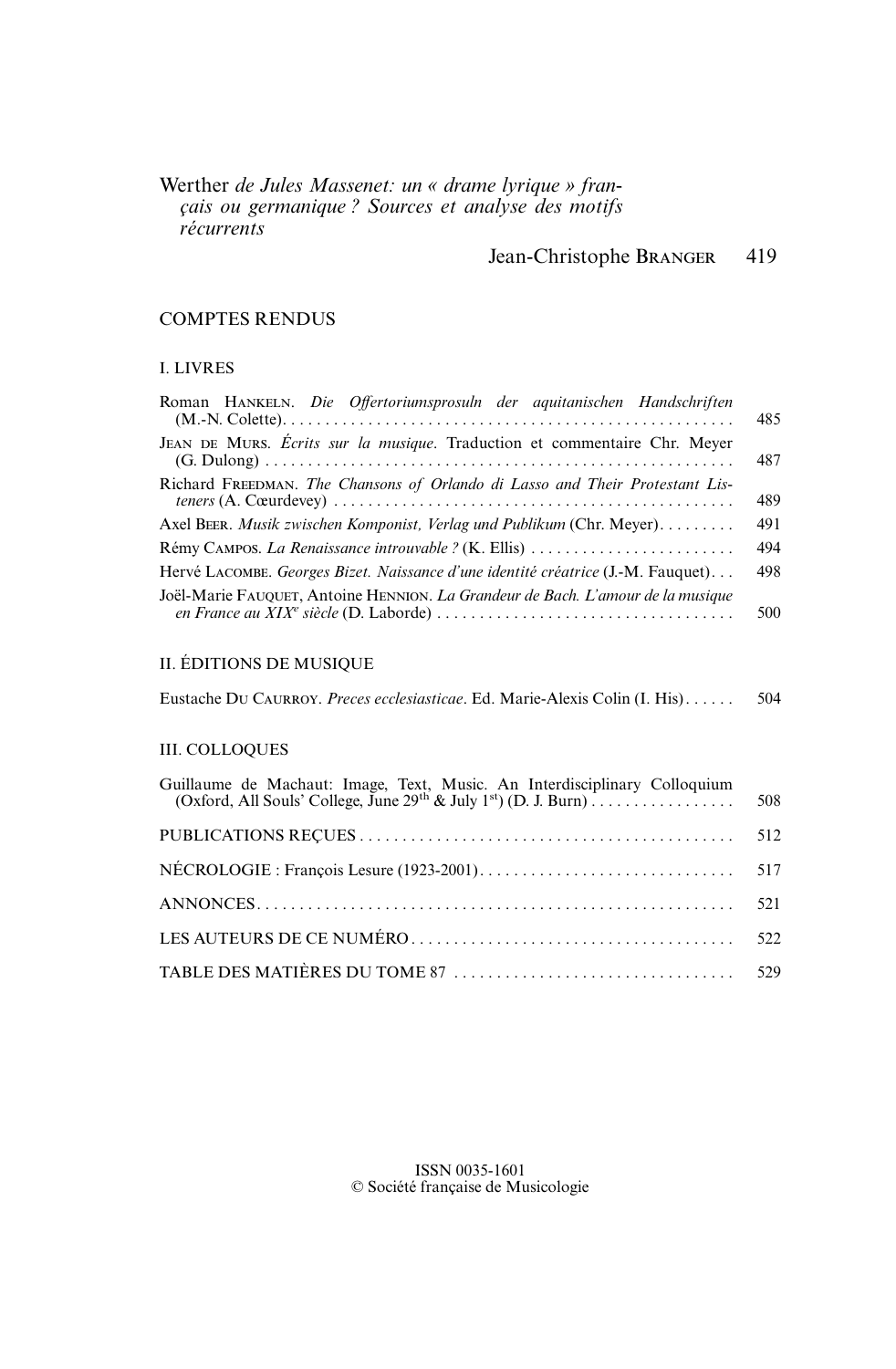### « Nam erit haec quoque laus eorum »

Imitation, Competition and the « L'homme armé » Tradition <sup>1</sup>

#### *Introduction*

My title comes from a text of particular importance for the educational and intellectual life of the Renaissance, Quintilian's *Institutio oratoria*. Quintilian's sentence continues « ut priores superasse, posteros docuisse dicantur », and concludes the section of his text devoted to the concept of *imitatio*. <sup>2</sup> This terse summary spells out what the would-be orator may hope for, should he successfully follow Quintilian's guidelines.

*Imitatio*, as Quintilian outlines it, is a literary phenomenon, related to the borrowing from older models as an educational tool. Whilst *imitatio* is only infrequently allied with music in early sources, the term entered musicological discourse nearly twenty years ago, in a seminal article by Howard Mayer Brown, to illuminate the training and compositional

<sup>1.</sup> A more substantial version of the present work was submitted for the degree of Master of Studies at Oxford University in 1998. I am heavily indebted to the Arts and Humanities Research Board for their financial support, without which this work could never have been undertaken, and to my teacher, Reinhard Strohm, for his continual advice during the project. Throughout the text, the term « movement » denotes the entirety of the Kyrie, Gloria, Credo, Sanctus, or Agnus Dei; « section » denotes a constituent part of any of these movements, the title of that part being enclosed thus: « Patrem omnipotentem », « Qui tollis », etc. Unless otherwise indicated, musical examples are taken from Josquin Desprez, *Werken*, ed. A. Smijers *et al*. (Amsterdam : Vereniging voor Nederlandse Musiekgeschiedenis, 1921-1956).

<sup>2. « [</sup>For this glory shall also be theirs,] that men shall say of them that while they surpassed their predecessors, they also taught those who came after them. », Marcus Fabius Quintilian, *Institutio oratoria*, X.ii.28; trans. H. E. Butler, 4 vols. (London: Loeb Classical Library, 1958), vol. 4, p. 90-91. Poggio Bracciolini's « rediscovery » of Quintilian's *Institutio* at Sankt Gallen in 1416 whilst attending the Council of Constance is well-known. Nonetheless, Quintilian's writings circulated incompletely in medieval times. The *Institutio* was published for the first time in 1465.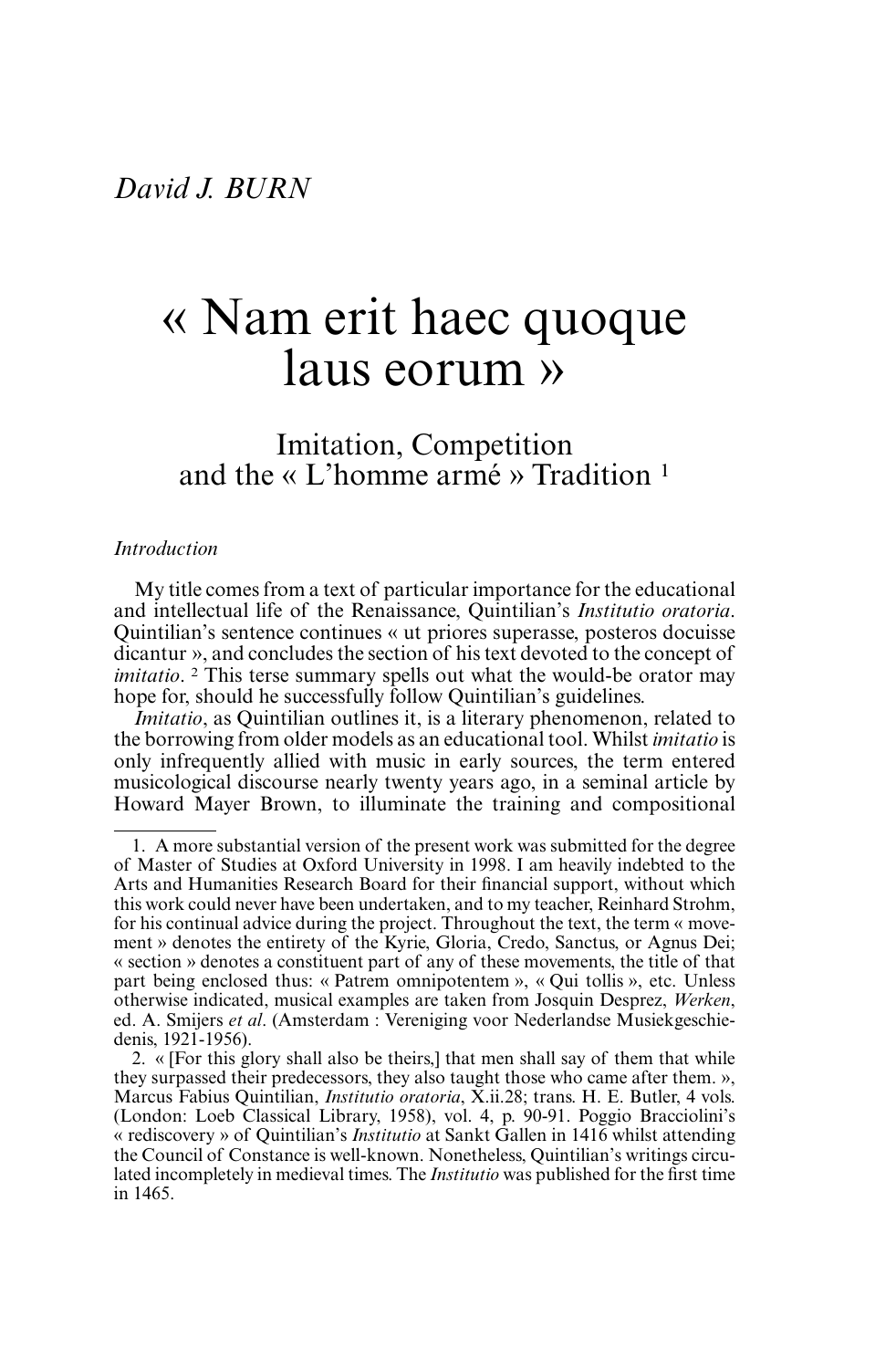The same sentiment is echoed in the *Proportionale musices* (c. 1470-74):

10. Et quoniam cantores principum si liberalite, quae claros homines facit praebite sint, honore, gloria, divitiis afficiuntur, ad hoc genus studii ferventissime multi incenduntur. <sup>31</sup>

This passage goes on to specify the names of composers who had already achieved the fame of which he had spoken by their diligent cultivation of music. The list might comprise a musical hagiography to equal that of literature:

11. Quo fit ut hac tempestate facultas nostrae musices tam mirabile susceperit incrementum quod ars nova esse videatur, cuius, ut ita dicam, novae artis fons et origo apud Anglicos quorum caput Dunstaple extitit, fuisse perhibetur, et huic contemporanei fuerunt in Gallia Dufay et Binchois, quibus immediate successerunt moderni Okeghem, Busnois, Regis et Caron, omnium quos audiverim in compositione praestantissimi. <sup>32</sup>

A similar hagiography, in the famous passage from the *Liber de arte contrapuncti* (1477) in which Tinctoris condemns all music over forty years old, adds the name of Guillaume Faugues to those already cited. <sup>33</sup> Is it no more than coincidence that of the eight composers named, all except two, Dunstaple and Binchois, composed a « L'homme armé » mass, and that Tinctoris himself was a significant contributor to that same tradition? <sup>34</sup> Without wishing to unduly press the issue, it may still be

31. « 10. And, since these courtly singers, if they enjoy the generosity which is typical of famous men, obtain honours, fame and riches, many people are strongly encouraged to take up this kind of study. », transl. Strohm, « The Humanist Idea », p. 16.

32.  $\overline{\text{A}}$  So it happens that in this age the discipline of our music took such a marvellous development that it might seem a novel art. The wellspring and origin of this novel art, as I might call it, is believed to have been with the English whose head was Dunstaple; his contemporaries in France were Dufay and Binchois, followed on the heels by the moderns Okeghem, Busnois, Regis and Caron — the foremost composers of all those I have heard. », transl. Strohm, « The Humanist Idea », p. 16.

33. See Strohm, « The Humanist Idea », p. 16-17. There is yet another hagiography included in the specific details outlining the effect of musical fame in the *Complexus* although its text is problematic. See Carlerius & Tinctoris, *On the Dignity*, introduction, p. 17-19  $\&$  p. 60-61. Tinctoris also honoured Busnoys and Ockeghem by dedicating his treatise on mode (1476) to them.

34. Lewis Lockwood, « Aspects of the ''L'homme armé'' Tradition », *Proceedings of the Royal Musical Association*, 100 (1973-74), 102, makes a similar observation.

earthly mind; to check evil desire; to make people glad; to heal the sick; to ease toil; to spur men's spirits into battle; to attract love; to increase the merriment of a feast », and finally, « to glorify those skilled in it; to bring souls to bliss. », text and translation from Egidius Carlerius & Johannes Tinctoris, *On the Dignity and the Effects of Music: Two Fifteenth-Century Treatises*, ed. R. Strohm & J. Donald Cullington (London: Institute of Advanced Musical Studies, 1996 ; IAMS Study Texts 2), p. 51-52 & p. 67-68.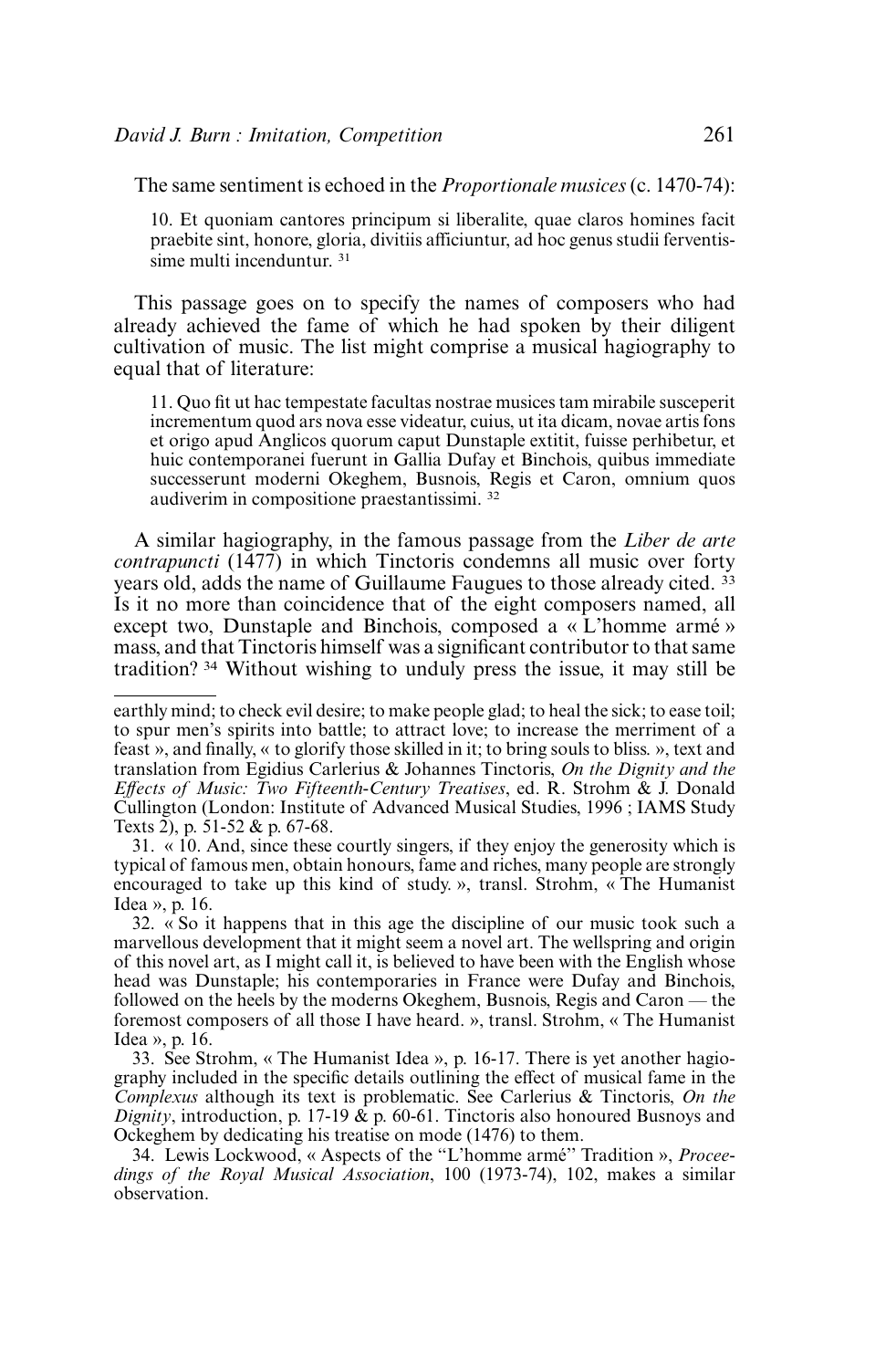## Des préludes « non mesurés » en Angleterre ?\*

Le genre du prélude non mesuré s'épanouit en France au cours de la seconde moitié du xvi<sup>e</sup> siècle. Les sources manuscrites du xvie et du début du xvIII<sup>e</sup> siècle en témoignent abondamment <sup>1</sup>. La présence des préludes de Louis Couperin dans le manuscrit Bauyn (*F-Pc* Rés. Vm7 674 et 675) font de ce recueil l'un des témoins les plus illustres de ce type d'œuvres. La notation particulièrement dépouillée de ces pièces signale une relative liberté d'interprétation et suggère un certain relâchement dans l'exécution, toutes choses fort difficiles à traduire à l'aide de la notation ordinaire. Dans les premières années du xville siècle, François Couperin — le neveu de Louis — a toutefois renoncé aux notations utilisées par ses prédécesseurs. Dans son *Art de toucher le clavecin* (1717), il recommande cependant une grande liberté d'exécution pour les préludes, qui doivent être joués comme s'ils étaient, pour ainsi dire, improvisés. Sachant toutefois que bien des musiciens ne maîtrisaient guère les techniques d'improvisation, Couperin rédigea ses préludes à l'aide d'une notation rythmique plus précise. Il indique à ce propos que :

« Quoy que ces Préludes soient ècrits mesurés, il y a cependant un goüt d'usage qu'il faut suivre, Je m'explique. Prélude, est une composition libre, ou l'imagination se livre à tout ce qui se prèsente à elle. Mais, comme il est assés rare de trouver des genies capables de produire dans l'instant ; ... Une des raisons pour laquelle j'ai mesuré ces Préludes, ça, èté la facilité qu'on trouvera, soit les enseigner ; ou à les apprendre. » <sup>2</sup>

Si le prélude non mesuré s'est en effet épanoui en France où il est né, se serait-il aussi répandu ailleurs<sup>3</sup>? Ce style aurait-il franchi les frontières

<sup>\*</sup> Je tiens à remercier Bruce Gustafson pour ses suggestions et remarques constructives pour la préparation de cet article.

<sup>1.</sup> Pour plus d'informations sur la notation et les sources de ce répertoire on se reportera à la remarquable étude de Colin Tilney, *The Art of the Unmeasured Prelude for Harpsichord, France 1660-1720,* 3 vol. (London, 1991).

<sup>2.</sup> François Couperin, *L'Art de toucher le clavecin* (Paris : Ballard, 1717), p. 60.

<sup>3.</sup> Sur les origines du prélude non mesuré en France et ses antécédents, voir Paul Prévost, *Le Prélude non mesuré pour clavecin (France 1650-1700*) (Baden-Baden &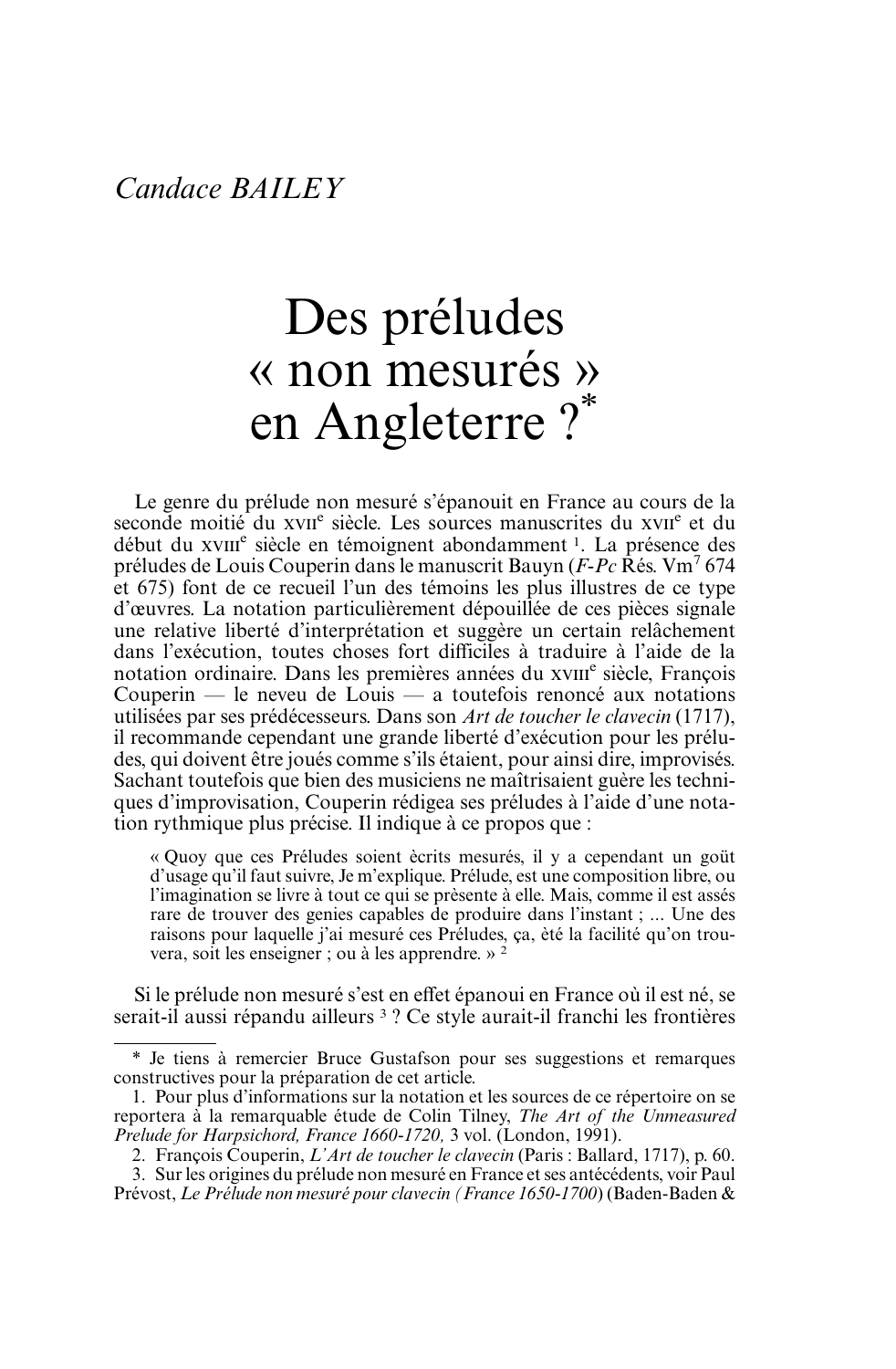

Ex. 2. Arpèges avec appoggiatures dans un Prélude de Louis Couperin (Ms. Bauyn, f. 10v) et J. Roberts, *Almain* (*Melothesia*, n<sup>o</sup> 27).

Certes, divers auteurs ont identifié un style français dans la musique anglaise pour clavier de cette époque. Les liens sont toutefois moins évidents qu'il y paraît au premier abord 11. De fait, les suites françaises et anglaises présentent peu de similitudes dans leur organisation. Ainsi, par exemple, contrairement aux suites françaises qui possèdent souvent, au sein d'une même suite, plusieurs danses de même caractère, les suites anglaises ne contiennent rarement plusieurs numéros d'un même type de danses. Compte tenu de traits distinctifs aussi nets entre les deux traditions nationales, il n'est pas surprenant qu'aucun prélude non mesuré n'apparaisse dans les sources anglaises avant 1691, en l'occurrence dans le manuscrit dit « Roper » qui en contient deux 12.

cité dans *Matthew Locke, The Rare Theatrical, New York Public Library Drexel MS 3976*, introduction par Peter Holman [London, 1689], p. xiv). Il en va de même dans quelques notes de Henry Aldrich dans *GB-Och* 1187. Pelham Humfrey a été envoyé en France expressément pour se former au style français. Voir P. Holman, *Henry Purcell* (Oxford : Oxford University Press, 1994), p. 129.

<sup>11.</sup> La thèse de Robert Klakowich est l'étude la plus complète sur la tradition de la musique française dans les sources anglaises pour clavier du milieu du xvII<sup>e</sup> siècle : *Keyboard Sources in Mid-Seventeenth-Century England and the French Aspect of English Keyboard Music* (Ph.D. diss., Buffalo, State University of New York, 1985).

<sup>12.</sup> *US-Cn* Special Collections, Case MS VM 2 3 E 58r, f. 15v et 23Av**.** Ce qui ne veut pas dire qu'il n'y ait pas de traces d'influence française dans le style de clavier anglais de la fin du xvII<sup>e</sup> siècle. Les deux styles sont en effet étroitement liés avec des évolutions parallèles dans le domaine du luth et du clavier. Il est par exemple pratiquement impossible de retracer une influence de la musique de clavier française sur la musique de clavier anglaise, tandis que l'influence du luth français sur le style de clavier anglais par l'intermédiaire de la musique de luth anglaise semble plus probable. David Ledbetter a étudié les relations entre musique de clavier et de luth dans *Harpsichord and lute Music in Seventeenth-Century France* (Bloomington : Indiana University Press, 1981).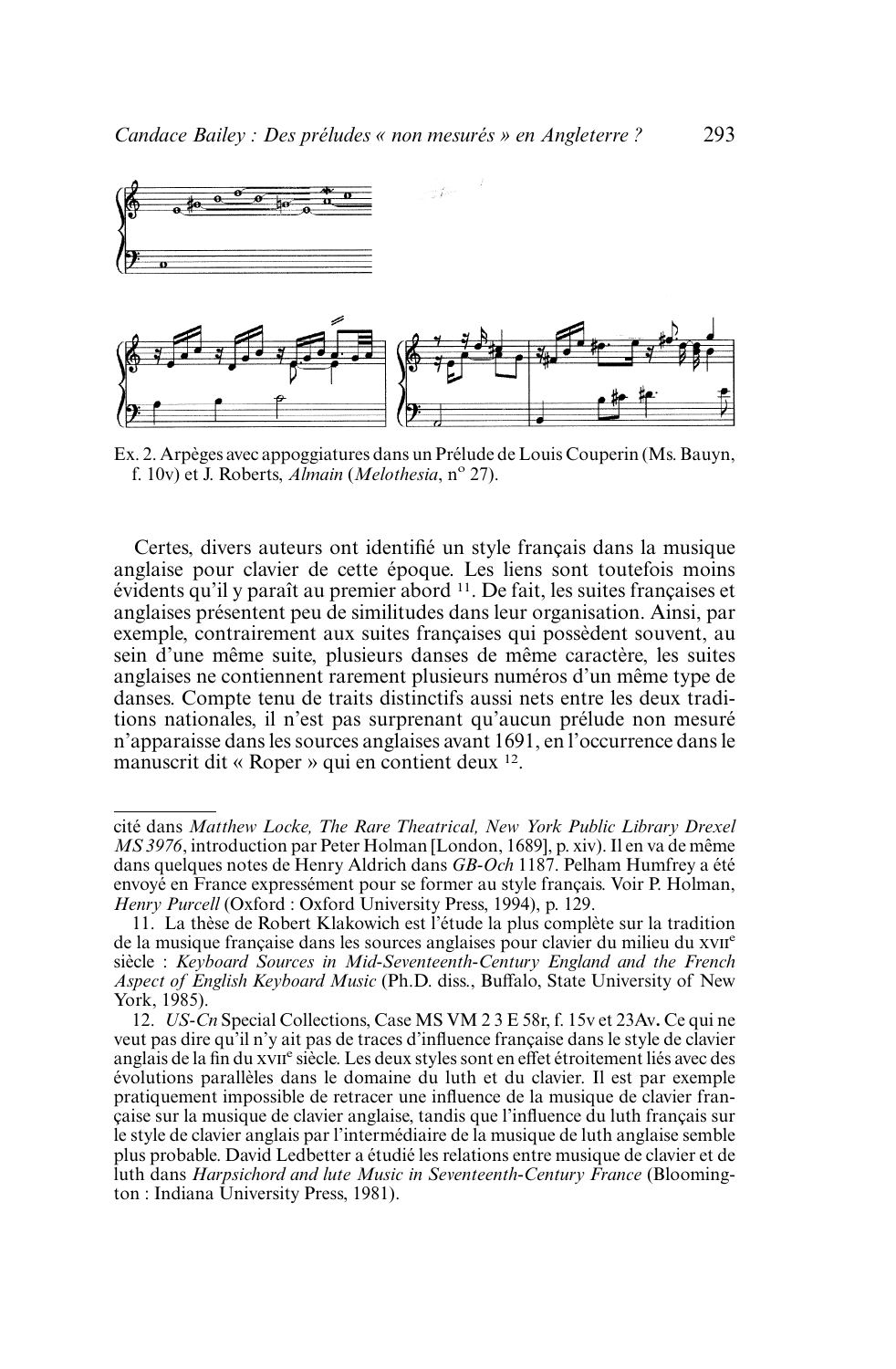### Les papiers à musique imprimés en France au XVII<sup>e</sup> siècle

Un nouveau critère d'analyse des manuscrits musicaux

#### *Introduction*

On connaît depuis longtemps l'intérêt de la bibliographie matérielle appliquée à l'étude des manuscrits : le relevé des filigranes du papier, la comparaison des graphies, la description de la reliure et le relevé des mentions de possesseurs, des ex-libris ou des cotes sont autant d'indices qui permettent de proposer des datations ou des provenances. Ces techniques s'appliquent aux manuscrits musicaux comme aux autres, mais il existe pour ces derniers une technique supplémentaire qui a été trop négligée jusqu'ici : l'étude de la réglure des papiers à musique. En général, le papier sur lequel le copiste écrit la musique a été préalablement réglé à la main par un papetier ou par le copiste lui-même. L'étude de cette technique s'appelle la *rastrologie* et elle a déjà fait l'objet de quelques contributions, la dernière en date étant de loin la mieux documentée 1. Mais, s'il est majoritaire, le papier réglé à la main n'est pas le seul support possible : pour le xvie siècle français on constate qu'entre 10 et 15  $\frac{6}{6}$  des manuscrits musicaux utilisent du papier à musique imprimé, c'est-à-dire du papier dont les portées avaient été préalablement imprimées ou gravées, au lieu d'être tracées à la plume. Cette proportion ressort de l'examen d'environ 700 manuscrits conservés dans les plus grands dépôts européens 2. Cette caractéristique, pourtant loin d'être exceptionnelle, n'a

<sup>1.</sup> Jean K. Wolf and Eugene K. Wolf, « Rastrology and its use in eighteenthcentury manuscript studies », in : *Studies in Musical Sources and Style : essays in honor of Jan LaRue,* edited by Eugene K. Wolf and Edward H. Roesner (Madison, 1990), 237-291.

<sup>2.</sup> Je tiens à remercier pour leur aide dans cette étude et pour avoir signalé ou décrit plusieurs manuscrits : Isabelle de Conihout (Paris), Sabine Coron (Paris), Christian Gibeaux (Paris), François-Pierre Goy (Paris), Denis Herlin (Paris),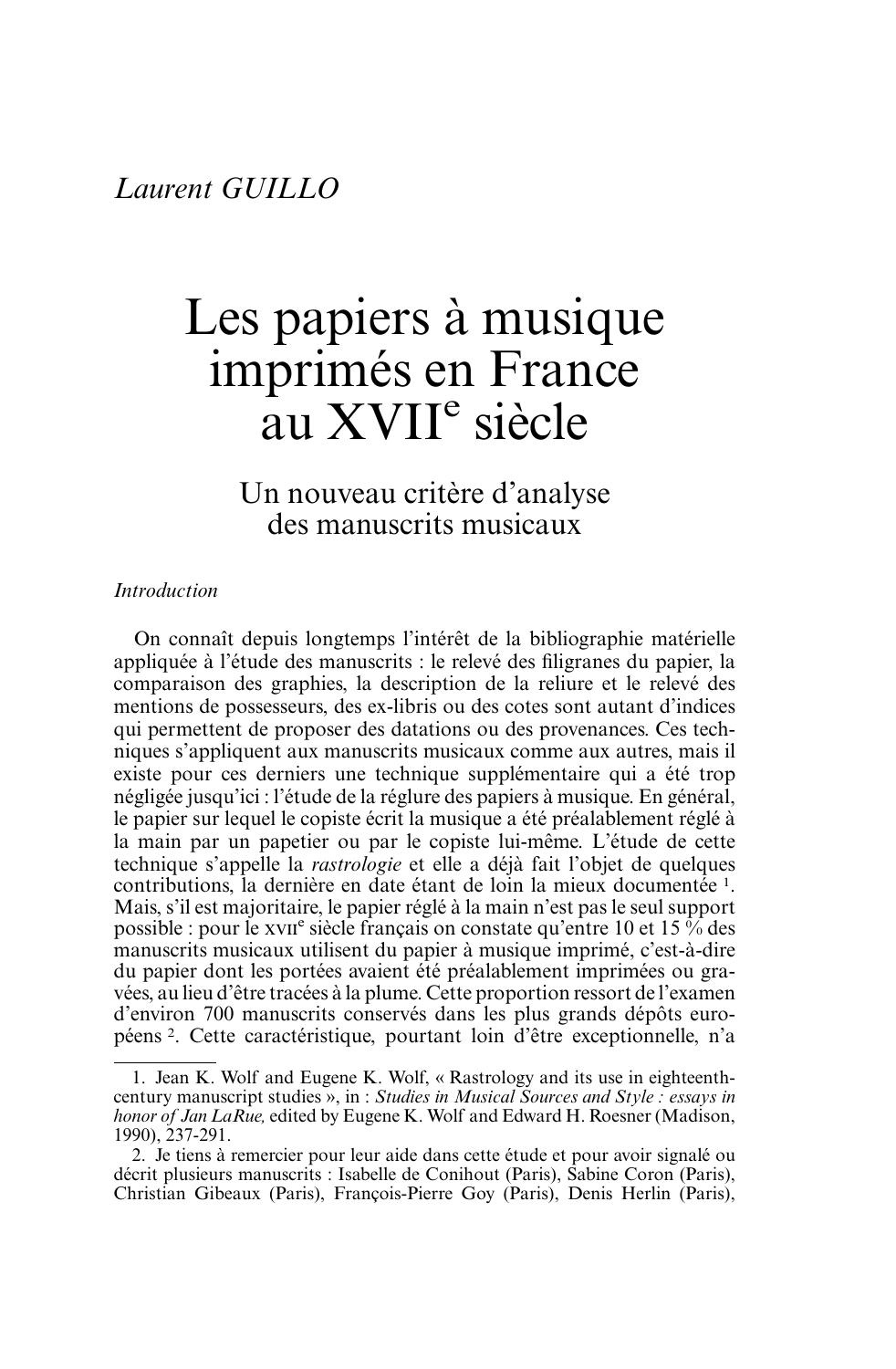

Ex. 1. Papier à tablature imprimé : Paris, Robert III Ballard (PAP-1) (Paris, BNF Estampes, Kb. 470-4°)



Ex. 2. Papier à tablature gravé : troisième quart du xvII<sup>e</sup> siècle (PAP-54) (Amsterdam TB : 205.B.32)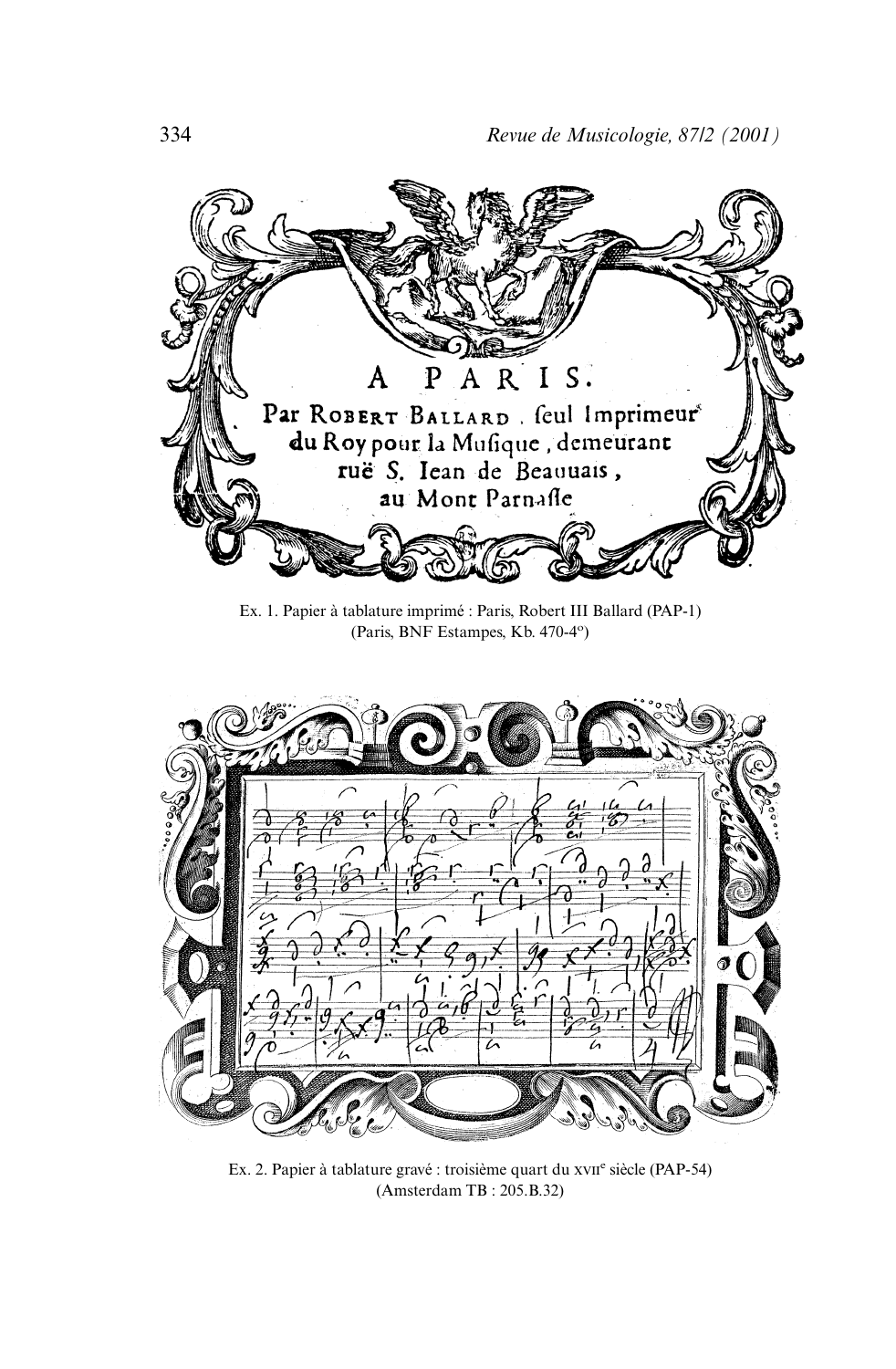cante ne permet pour l'instant de justifier le remplacement de l'ouverture originale par celle du *Ballet d'Alcidiane*, la tonalité ne pouvant être la raison essentielle de cette décision. On ne dispose malheureusement d'aucun indice permettant d'affirmer que la symphonie en question appartient à la musique originale de ce ballet dont nous ne connaissons qu'une partie de la musique.

Dans la dix-neuvième Suite, une Entrée (n<sup>o</sup> 237) inconnue jusqu'à présent du catalogue Lully, figure parmi une série de cinq pièces en Sib majeur. Les autres pièces de cette suite sont extraites du *Carnaval mascarade*. La vingtième Suite en Fa majeur est consacrée principalement au *Grand divertissement royal de Versailles (George Dandin)* dont Lully n'a écrit que cinq mouvements en Fa majeur (LWV 38/1 à 4 et 6), parmi lesquels le dialogue « Laissez-nous en repos » qui n'a jamais été transcrit pour instruments et que Babel n'utilise pas non plus. L' « air des Bergers » LWV 38/2 apparaît deux fois dans la suite de Babel : la première fois à quatre parties sous le titre « A moy Camarade » 10, la seconde comme trio pour les flûtes (n<sup>o</sup> 241 et 242). On sait que la parodie de LWV 51/32 (*Thésée*, Air des Combattants) commence par le même incipit (« A moi, camarade, buvons »), mais cette parodie ne fut publiée qu'en 1731 11. « A moy camarade » ne figure pas parmi les nombreuses parodies mentionnées sous le numéro LWV 38/2 ; il est pourtant facile à chanter sur le début de l'air des Bergers. Le titre de ce morceau choisi par Babel est une preuve qu'à l'époque où Babel a copié les « ballets », l'air fut chanté en version parodiée. Babel a introduit dans cette suite trois morceaux en Fa majeur qui ne figurent pas dans le catalogue LWV : le Prélude Lentement (n<sup>o</sup> 243), dont les retards sont proches de ceux de la ritournelle de la « plainte de Cloris » (LWV 28/5, en Ut mineur), l' « Air en gavotte gai alternativement » avec un second air, trio de flûtes ; une seconde Gavotte (n<sup>o</sup> 246 et 247).

La Gavotte du *Ballet de Flore* LWV 40/6a (nº 252 de la vingt-et-unième Suite) n'existe que dans peu de sources ; selon Albert Cohen 12, elle servit à remplacer LWV 40/6. La plus ancienne source connue jusqu'ici est la partie de dessus de violon que Veron a copiée, selon les estimations  $d'$ Albert Cohen, entre 1691 et 1715 (Qu 22)<sup>13</sup>. Il est fort possible que Babel et Veron aient utilisé la même source. Les titres de Babel « Gavotte pour les Driades » et « Seconde Gavotte » — permettent de penser qu'on a dansé les deux gavottes alternativement, bien que les deux fussent écrites dans le même ton de Ré mineur.

<sup>10.</sup> De même qu'il existe une partie de taille pour la première version, on peut supposer que la partie de haute-contre de violon contenait aussi cette version.

<sup>11.</sup> Dans *Les Parodies nouvelles* (Paris : Ballard, 1731), vol. II, p. 49.

<sup>12.</sup> Voir le « critical apparatus » de son édition du *Ballet royal de Flore*, in J.-B. Lully, *Œuvres complètes*, série I, vol. 1 (Hildesheim : Olms, 2001), p. 343.

<sup>13.</sup> C'est la nomenclature que j'avais retenue pour les sources collectives dans mon catalogue LWV et qui a été conservée dans la littérature sur Lully et dans l'édition de ses *Œuvres complètes*.